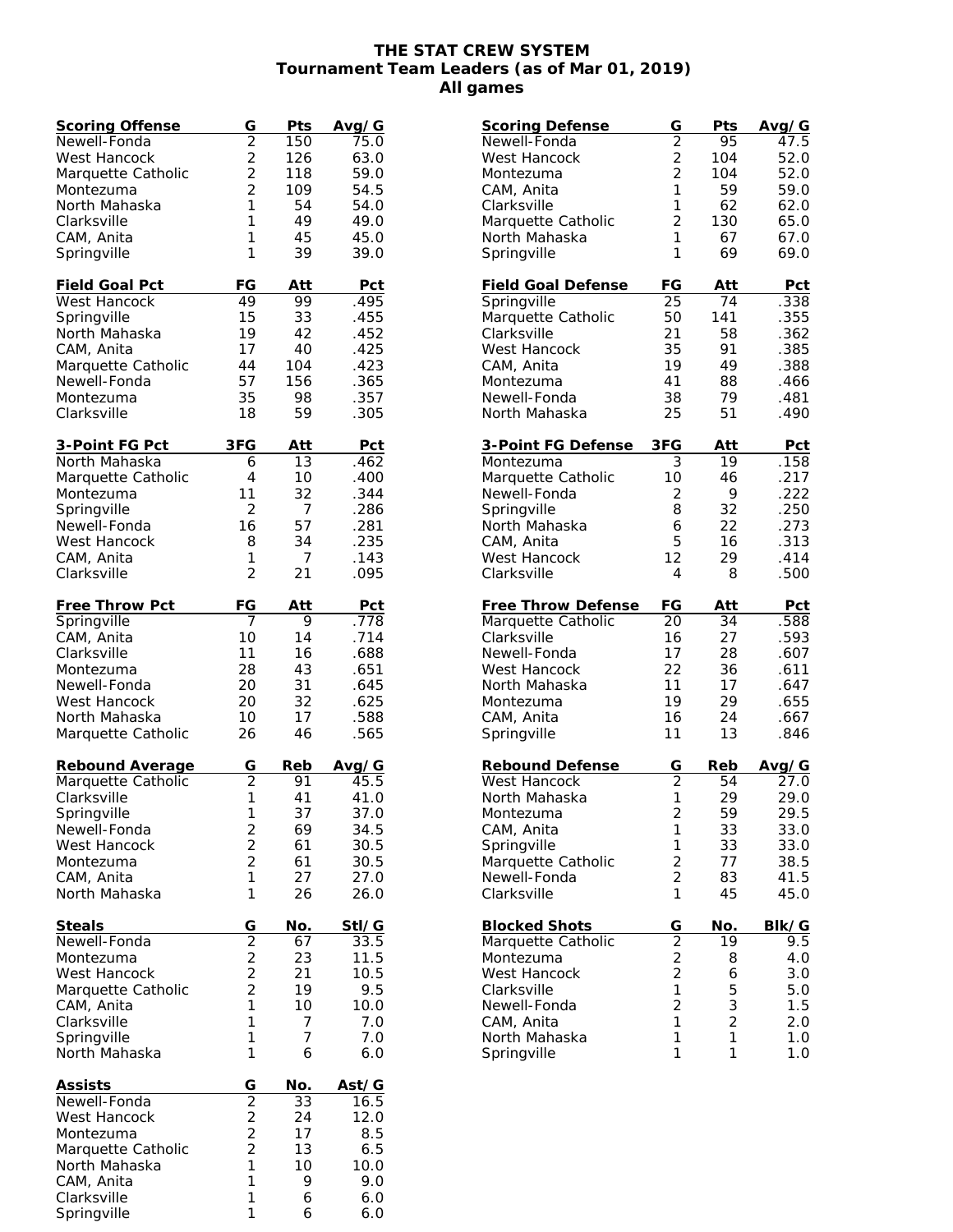## **THE STAT CREW SYSTEM Tournament Individual Leaders (as of Mar 01, 2019) All games**

| Points                     | G              | Pts            | Pts/G |
|----------------------------|----------------|----------------|-------|
| Leerar, Rachel-WHANCOCK    | $\overline{2}$ | 48             | 24.0  |
| Wetering, Shateah-MONTE    | $\overline{c}$ | 31             | 15.5  |
| Kremer, Macey-MAR-CATH     | $\overline{2}$ | 26             | 13.0  |
| Sievers, Macy-N-F          | $\overline{2}$ | 26             | 13.0  |
| Parker, Lizzy-MAR-CATH     | $\overline{c}$ | 24             | 12.0  |
| Chizek, Amanda-WHANCOCK    | $\overline{2}$ | 23             | 11.5  |
|                            | $\overline{c}$ | 22             | 11.0  |
| Boulton, Elise-MONTE       | $\overline{2}$ |                |       |
| Michel, Tori-MAR-CATH      |                | 21             | 10.5  |
| Larsen, Olivia-N-F         | $\overline{2}$ | 21             | 10.5  |
| Larsen, Ella-N-F           | $\overline{c}$ | 21             | 10.5  |
| Gatton, Riley-MONTE        | $\overline{2}$ | 20             | 10.0  |
| Wedeking, Kori-C-VILLE     | 1              | 20             | 20.0  |
| FG Percentage              | FG             | Att            | Pct   |
| Spicer, Kali-SPRVLE        | 1              | 1              | 1.000 |
| Stodghill, Lyddia-NMAHASKA | 1              | 1              | 1.000 |
| Hargis, Layla-NMAHASKA     | 1              | 1              | 1.000 |
| Kremer, Holly-MAR-CATH     | 1              | 1              | 1.000 |
| Chapman, Rylee-SPRVLE      | 1              | 1              | 1.000 |
|                            | 5              | 5              | 1.000 |
| Wilson, Lauren-SPRVLE      |                |                |       |
| Robinson, Kylie-N-F        | $\overline{2}$ | $\overline{2}$ | 1.000 |
| Layman, Paige-NMAHASKA     | 1              | 1              | 1.000 |
| Holland, Dylan-MONTE       | 5              | 6              | .833  |
| O'Brien, Ellie-MAR-CATH    | 3              | 4              | .750  |
| Tyrrel, Emma-NMAHASKA      | 5              | 7              | .714  |
| Baylor, Zoey-CAM           | 6              | 9              | .667  |
| 3-Point Percentage         | 3FG            | Att            | Pct   |
| Robinson, Kylie-N-F        | 1              | 1              | 1.000 |
| Layman, Paige-NMAHASKA     | 1              | 1              | 1.000 |
| Morenz, Megan-N-F          | 1              | 1              | 1.000 |
| Spicer, Kali-SPRVLE        | 1              | 1              | 1.000 |
| Shaw, Cheyenne-NMAHASKA    | $\overline{2}$ | 2              | 1.000 |
| Conger, Shelby-MONTE       | $\overline{2}$ | 4              | .500  |
| Jahde, Sammi-CAM           | 1              | 2              | .500  |
| Boulton, Elise-MONTE       | 6              | 12             | .500  |
| Roberts, Paige-N-F         | 1              | 2              | .500  |
| Eisenman, Madison-WHANCO   | 4              | 9              | .444  |
| Parker, Lizzy-MAR-CATH     | 3              | 7              | .429  |
| Sievers, Macy-N-F          | 2              | 5              | .400  |
|                            |                |                |       |
| <b>Free Throw Percent</b>  | FG             | Att            | Pct   |
| Stewart, Emma-N-F          | 2              | 2              | 1.000 |
| Stodghill, Lyddia-NMAHASKA | $\overline{2}$ | $\overline{c}$ | 1.000 |
| Spicer, Kali-SPRVLE        | $\overline{c}$ | $\overline{c}$ | 1.000 |
| Shaw, Cheyenne-NMAHASKA    | $\overline{2}$ | $\overline{c}$ | 1.000 |
| Hoodjer, Mallory-C-VILLE   | $\overline{c}$ | $\overline{c}$ | 1.000 |
| McKeag, Maddy-MONTE        | $\overline{c}$ | $\overline{c}$ | 1.000 |
| Lago, Ellie-N-F            | $\overline{c}$ | $\overline{2}$ | 1.000 |
| Eisenman, Madison-WHANCO   | 1              | 1              | 1.000 |
| Richman, Teona-MAR-CATH    | 5              | 5              | 1.000 |
| O'Brien, Ellie-MAR-CATH    | $\overline{c}$ | 2              | 1.000 |
| Nealman, Savannah-SPRVLE   | 5              |                | .833  |

Boulton, Elise-MONTE 4 5 .800

| <b>Scoring Average</b>                       | G              | Pts    | Avg/G       |
|----------------------------------------------|----------------|--------|-------------|
| Leerar, Rachel-WHANCOCK                      | $\overline{2}$ | 48     | 24.0        |
| Wedeking, Kori-C-VILLE                       | 1              | 20     | 20.0        |
| Gettler, Madison-CAM                         | 1              | 19     | 19.0        |
| Tyrrel, Emma-NMAHASKA                        | 1              | 16     | 16.0        |
| Wetering, Shateah-MONTE                      | $\overline{2}$ | 31     |             |
|                                              |                |        | 15.5        |
| Borchardt, Janet-C-VILLE                     | 1              | 14     | 14.0        |
| Hay, Jade-NMAHASKA                           | 1              | 13     | 13.0        |
| Kremer, Macey-MAR-CATH                       | 2              | 26     | 13.0        |
| Sievers, Macy-N-F                            | $\overline{2}$ | 26     | 13.0        |
| Parker, Lizzy-MAR-CATH                       | $\overline{2}$ | 24     | 12.0        |
| Baylor, Zoey-CAM                             | 1              | 12     | 12.0        |
| Chizek, Amanda-WHANCOCK                      | $\overline{2}$ | 23     | 11.5        |
| <b>Field Goal Attempts</b>                   | G              | Att    | Att⁄G       |
| Leerar, Rachel-WHANCOCK                      | $\overline{2}$ | 34     | 17.0        |
|                                              |                |        |             |
| Wetering, Shateah-MONTE                      | 2              | 32     | 16.0        |
| Larsen, Olivia-N-F                           | $\overline{2}$ | 28     | 14.0        |
| Wedeking, Kori-C-VILLE                       | 1              | 23     | 23.0        |
| Kremer, Macey-MAR-CATH                       | 2              | 23     | 11.5        |
| Larsen, Ella-N-F                             | $\overline{2}$ | 23     | 11.5        |
| Field Goals Made                             | G              | Made   | Made/G      |
| Leerar, Rachel-WHANCOCK                      | $\overline{2}$ | 19     | 9.5         |
| Wetering, Shateah-MONTE                      | $\overline{2}$ | 12     | 6.0         |
|                                              |                |        |             |
| Sievers, Macy-N-F                            | $\overline{2}$ | 12     | 6.0         |
| Kremer, Macey-MAR-CATH                       | $\overline{2}$ | 10     | 5.0         |
| Chizek, Amanda-WHANCOCK                      | $\overline{2}$ | 9      | 4.5         |
| Michel, Tori-MAR-CATH                        | $\overline{2}$ | 9      | 4.5         |
| Wedeking, Kori-C-VILLE                       | 1              | 9      | 9.0         |
| Larsen, Ella-N-F                             | 2              | 9      | 4.5         |
| <b>3-Point FG Attempts</b>                   | G              | Att    | Att/G       |
|                                              | $\overline{2}$ | 15     | 7.5         |
| Stewart, Emma-N-F                            |                |        |             |
| Boulton, Elise-MONTE                         | $\overline{2}$ | 12     | 6.0         |
| Faust, Mahayla-WHANCOCK                      | $\overline{2}$ | 9      | 4.5         |
| Wedeking, Kori-C-VILLE                       | 1              | 9      | 9.0         |
| Eisenman, Madison-WHANCO                     | 2              | 9      | 4.5         |
| 3-Point FG Made                              | G              |        | Made Made/G |
| Boulton, Elise-MONTE                         | $\overline{2}$ | 6      | 3.0         |
| Stewart, Emma-N-F                            | $\overline{2}$ | 5      | 2.5         |
| Eisenman, Madison-WHANCO                     | $\overline{2}$ | 4      | 2.0         |
|                                              |                |        |             |
| Hay, Jade-NMAHASKA<br>Parker, Lizzy-MAR-CATH | 1<br>2         | 3<br>3 | 3.0<br>1.5  |
|                                              |                |        |             |
| <b>Free Throw Attempts</b>                   | G              | Att    | Att/G       |
| Parker, Lizzy-MAR-CATH                       | $\overline{2}$ | 14     | 7.0         |
| Leerar, Rachel-WHANCOCK                      | $\overline{2}$ | 13     | 6.5         |
| Kremer, Macey-MAR-CATH                       | $\overline{2}$ | 12     | 6.0         |
| Larsen, Olivia-N-F                           | $\overline{2}$ | 10     | 5.0         |
| Tyrrel, Emma-NMAHASKA                        | 1              | 10     | 10.0        |
| Gatton, Riley-MONTE                          | $\overline{2}$ | 10     | 5.0         |
|                                              |                |        |             |
| <b>Free Throws Made</b>                      | G              | Made   | Made/G      |
| Leerar, Rachel-WHANCOCK                      | $\overline{2}$ | 10     | 5.0         |
| Gatton, Riley-MONTE                          | $\frac{2}{2}$  | 7      | 3.5         |
| Parker, Lizzy-MAR-CATH                       |                | 7      | 3.5         |
| Gettler, Madison-CAM                         | 1              | 7      | 7.0         |
| Wetering, Shateah-MONTE                      | $\overline{c}$ | 6      | 3.0         |
| Kremer, Macey-MAR-CATH                       | $\overline{c}$ | 6      | 3.0         |
| Conger, Shelby-MONTE                         | $\overline{c}$ | 6      | 3.0         |
| Larsen, Olivia-N-F                           | $\overline{2}$ | 6      | 3.0         |
|                                              | 1              |        |             |
| Tyrrel, Emma-NMAHASKA                        |                | 6      | 6.0         |
| Borchardt, Janet-C-VILLE                     | 1              | 6      | 6.0         |